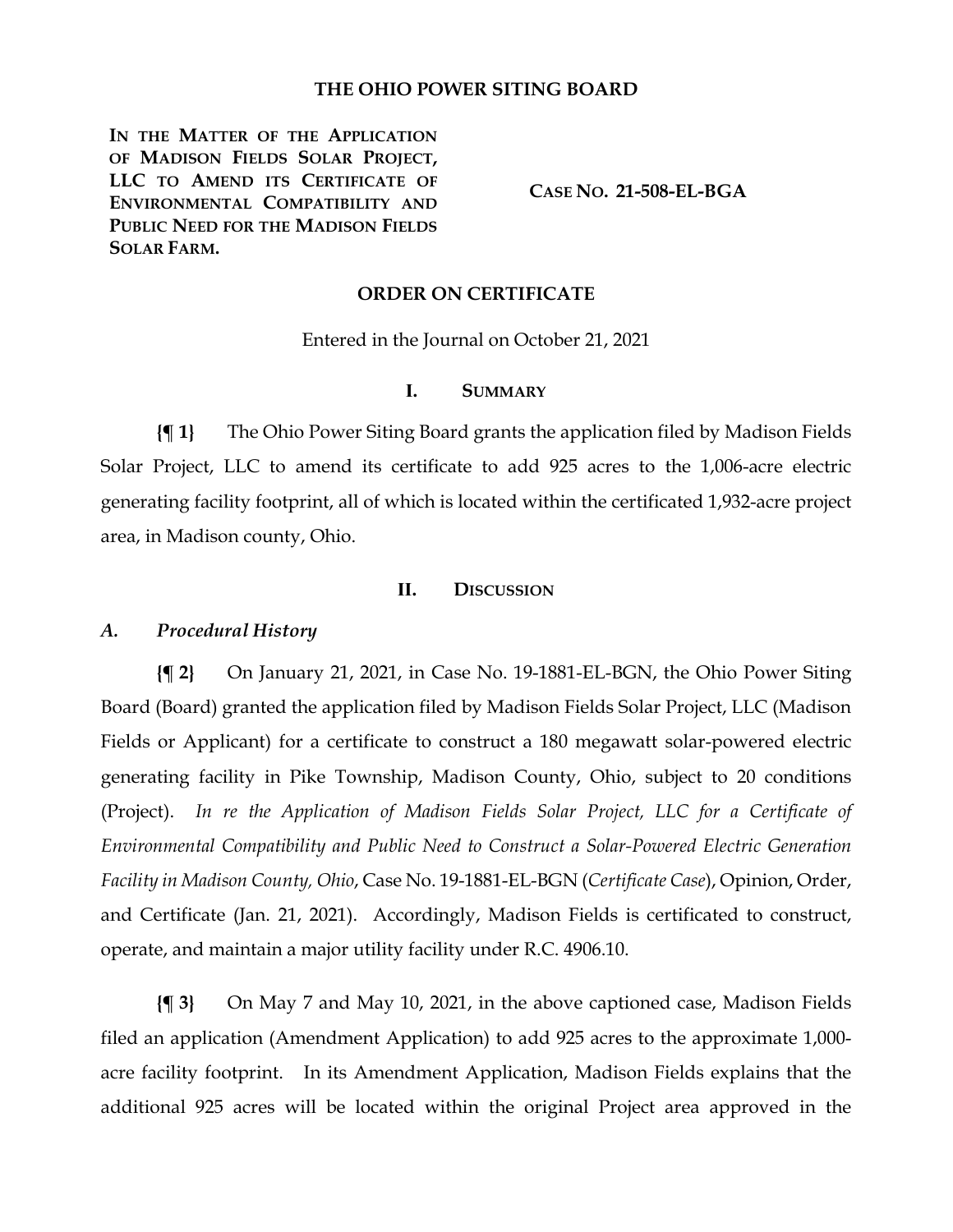*Certificate Case*, which consisted of 1,932 acres, and that, although not all 925 acres may be utilized, this acreage will provide Madison Fields flexibility for the final design of the Project.

**{¶ 4}** On May 10, 2021, Madison Fields filed its proof of service of the Amendment Application, pursuant to Ohio Adm.Code 4906-3-11(B).

**{¶ 5}** On September 17, 2021, Staff filed its report of investigation (Staff Report) evaluating the Amendment Application and recommends that Madison Fields be required to comply with additional conditions.

# *B. Applicable Law*

**{¶ 6}** All proceedings before the Board are conducted according to the provisions of R.C. Chapter 4906 and Ohio Adm.Code Chapters 4906-1 et seq.

**{¶ 7}** R.C. 4906.04 provides that the Board's authority applies to major utility facilities and requires any proposed facility to be certified by the Board before the start of construction. In accordance with R.C. Chapter 4906, the Board promulgated the rules set forth in Ohio Adm.Code Chapter 4906-3 regarding the procedural requirements for filing applications for major utility facilities and amendments to certificates.

**{¶ 8}** Pursuant to R.C. 4906.07, when considering an application for an amendment of a certificate, the Board "shall hold a hearing \* \* \* if the proposed change in the facility would result in any material increase in any environmental impact of the facility or a substantial change in the location of all or a portion of such facility \* \* \*." R.C. 4906.06(B) and (C), as well as Ohio Adm.Code 4906-3-11 and 4906-3-09, require the applicant to provide notice of its application for amendment to interested parties and potentially affected members of the public.

**{¶ 9}** Madison Fields is a corporation and, therefore, a person under R.C. 4906.01(A). Pursuant to the Board's Order in the *Certificate Case*, Madison Fields is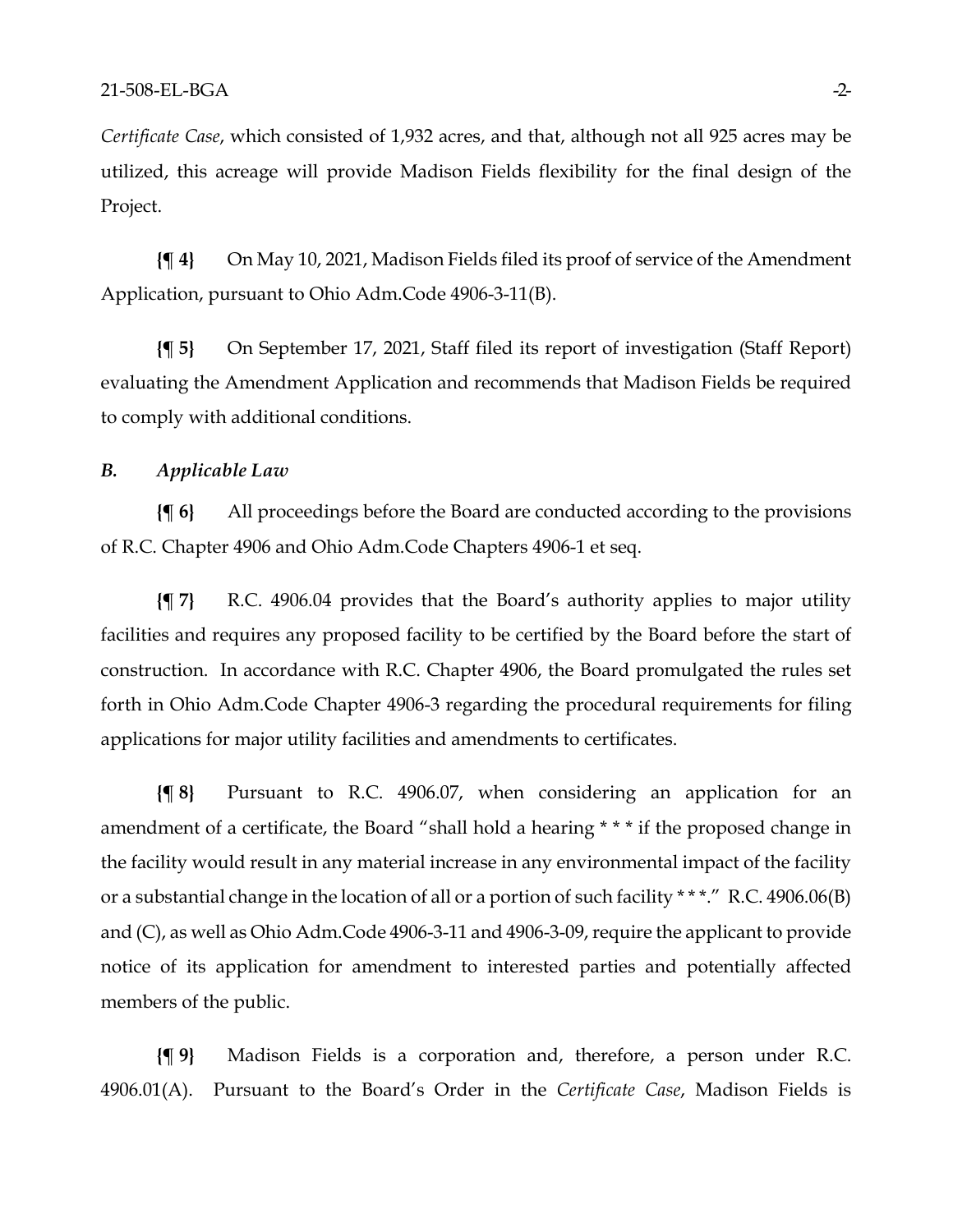certificated to construct, operate, and maintain a major utility facility under R.C. 4906.04. As indicated above, the Applicant provided the required notices in this proceeding, its proposed first amendment to its certificate.

# *C. Summary of Staff Report*

**{¶ 10}** Initially, Staff provides information about the proposed certificate modification. As indicated by the Applicant above, Staff explains that the proposed modification to the certificate is to provide flexibility to extend the facility footprint within the entire certificated Project area for siting the final design of the Project. The exact placement of the Project components remains subject to change during final engineering but would remain within the certificated Project area. Staff states that the Amendment Application retains the layout of equipment that was certificated in the *Certificate Case*. Staff notes that, in the *Certificate Case*, Madison Fields agreed to provide additional cultural resources surveys if any part of the facility would extend beyond the facility footprint in the application since the cultural resource surveys provided in the *Certificate Case* were based upon the facility footprint and not the entire Project Area. According to Staff, the Applicant provided a Phase I archaeological report and Ohio Historic Preservation Office (OHPO) concurrence for the previously unstudied area.

**{¶ 11}** According to the Staff Report, the proposed modification would not significantly increase impacts to existing land uses. No additional agricultural districts would be impacted. Also, as with the initial application, no residences would need to be removed or relocated for the Project.

**{¶ 12}** As indicated above, Madison Fields commissioned a cultural resources records review that included the additional acreage. The Applicant's architectural survey identified 24 new and 2 previously recorded resources over 50 years of age. Of the 26 surveyed resources, 2 are recommended for additional research to determine National Register of Historic Places (NRHP) eligibility, including 1 resource that was previously recorded. Review of the additional 925 acres also identified 57 new unrecorded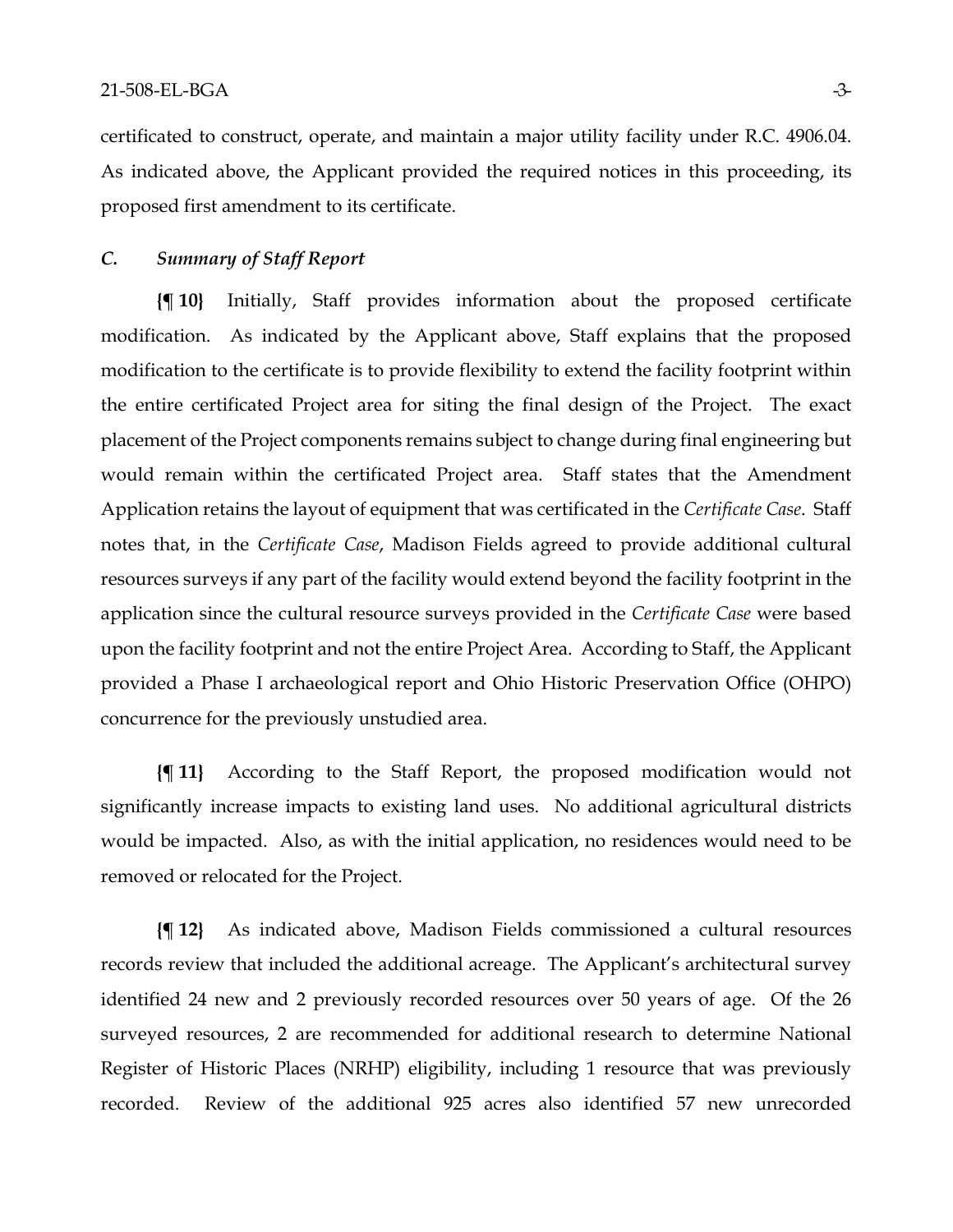archaeological sites within the survey area, though none were determined eligible for NRHP. The OHPO advised that the proposed Project will have no effect on the historic properties and that additional investigations are not necessary. The OHPO also advised that no further archaeological surveys were needed, and Staff concurs with these recommendations.

**{¶ 13}** As to aesthetics, Staff reports that traffic volume on roads surrounding the Project area is typically light and the Project area is primarily surrounded by agricultural land, thus reducing the potential number of viewers. Additionally, the highest elevation of the solar panels would be 15 feet above ground level. According to the Applicant's original visual resources report, the panels are not likely to be visible from locations outside a twomile distance from the Project's perimeter. The certificate requires that Madison Fields incorporate a landscape and lighting plan to reduce impacts in areas where an adjacent nonparticipating parcel contains a residence with a direct line of sight to the Project area and recommends that aesthetic impact mitigation measures include native vegetative plantings, alternate fencing, good neighbor agreements, and other methods in consultation with affected landowners and subject to Staff review.

**{¶ 14}** In addition to the above viewshed mitigation measures, Staff states that it is concerned with the Applicant's proposed seven-foot chain-link fence design for the perimeter of the Project, noting that chain-link fences are more aesthetically intrusive and out-of-character in rural settings. Staff also notes that this fence design has elicited negative public comments and concerns from adjacent residents living near proposed solar facilities. With the proposed footprint expansion and potential for increased equipment relocation, Staff believes that increased aesthetic impacts related to fencing choices would be mitigated by the selection of appropriate agricultural wildlife-friendly fence designs, such as deer fences or wooden-woven wire fences. Staff recommends that Madison Fields install agricultural perimeter fencing that is both small-wildlife permeable and aesthetically fitting for a rural location. Staff asserts that, with implementation of Staff's aesthetic/lighting and fencing conditions, the overall expected aesthetic impact would be minimal.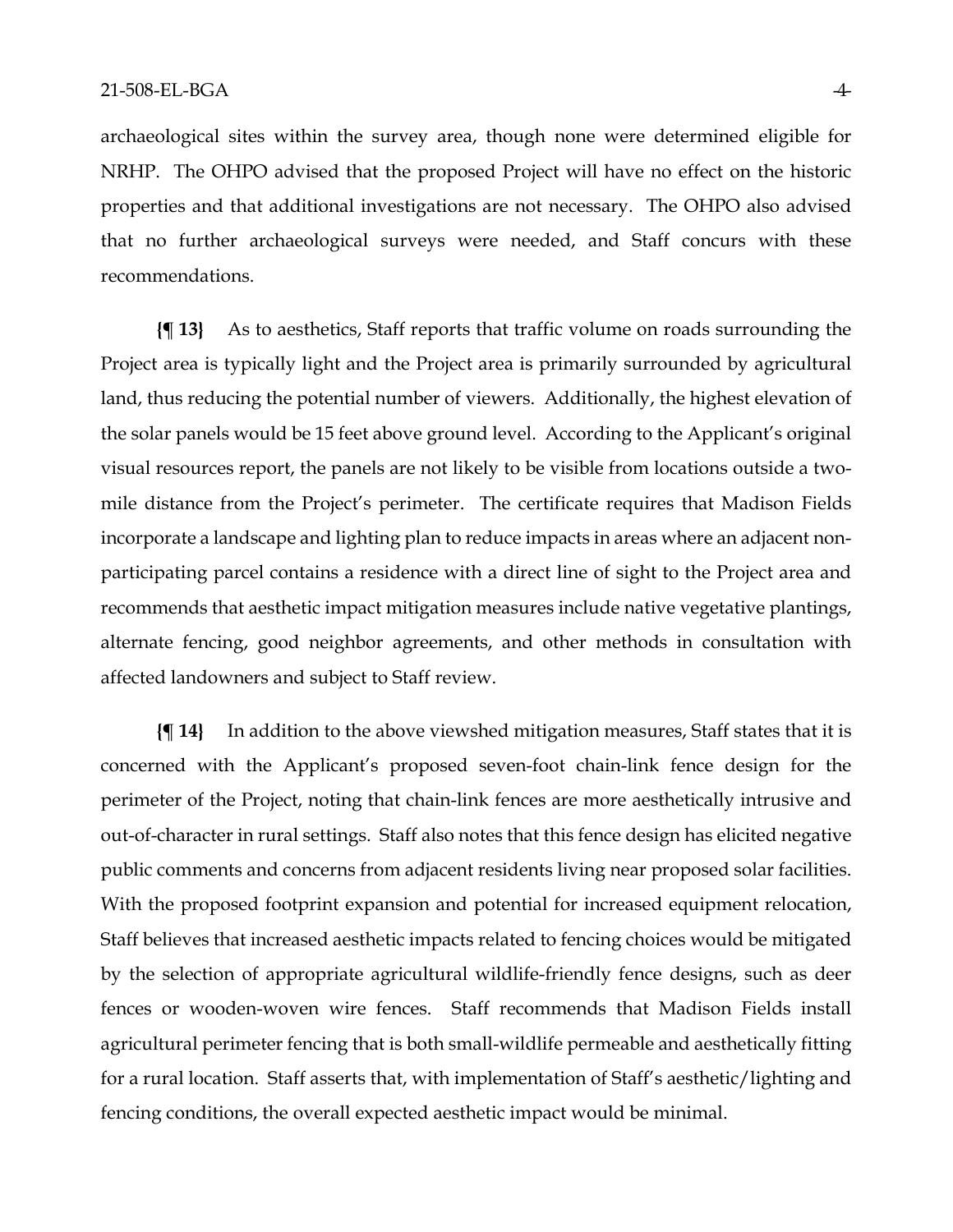**{¶ 15}** Upon its review, which included consideration of all statutory requirements, Staff states that the Amendment Application meets the necessary criteria for granting an amended certificate. Accordingly, Staff recommends that the Board approve the proposed amendment to the certificate, provided that the following three conditions are satisfied:

- $(1)$ The Applicant shall continue to adhere to all conditions as certificated in Case No. 19-1881-EL-BGN.
- $(2)$ Prior to the commencement of construction, the Applicant shall submit to Staff for approval a solar panel perimeter fence type that is both small-wildlife permeable and aesthetically fitting for a rural location. This condition shall not apply to substation fencing.
- At least 30 days prior to the preconstruction conference, the  $(3)$ Applicant shall demonstrate that its solar and substation equipment is outside the protection zone(s) for the Rosedale Bible Institute.

### *D. Board's Conclusion*

**{¶ 16}** After considering the Amendment Application and the Staff Report, the Board finds that the proposed change to the Project presented in the Amendment Application does not result in any material increase in any environmental impact or a substantial change in the location of all or a portion of the facility. Although the Applicant requests that approximately 925 acres be added to the facility footprint, such acreage falls within the certificated Project area, all of which has been studied for environmental, engineering, visual, and cultural resource impacts. Notably, the Applicant is not proposing to increase the generation capacity of the facility, change the generation equipment of the facility, or alter other information provided in the *Certificate Case*. The Applicant seeks to amend the certificate only to enable flexibility with the potential placement of the facility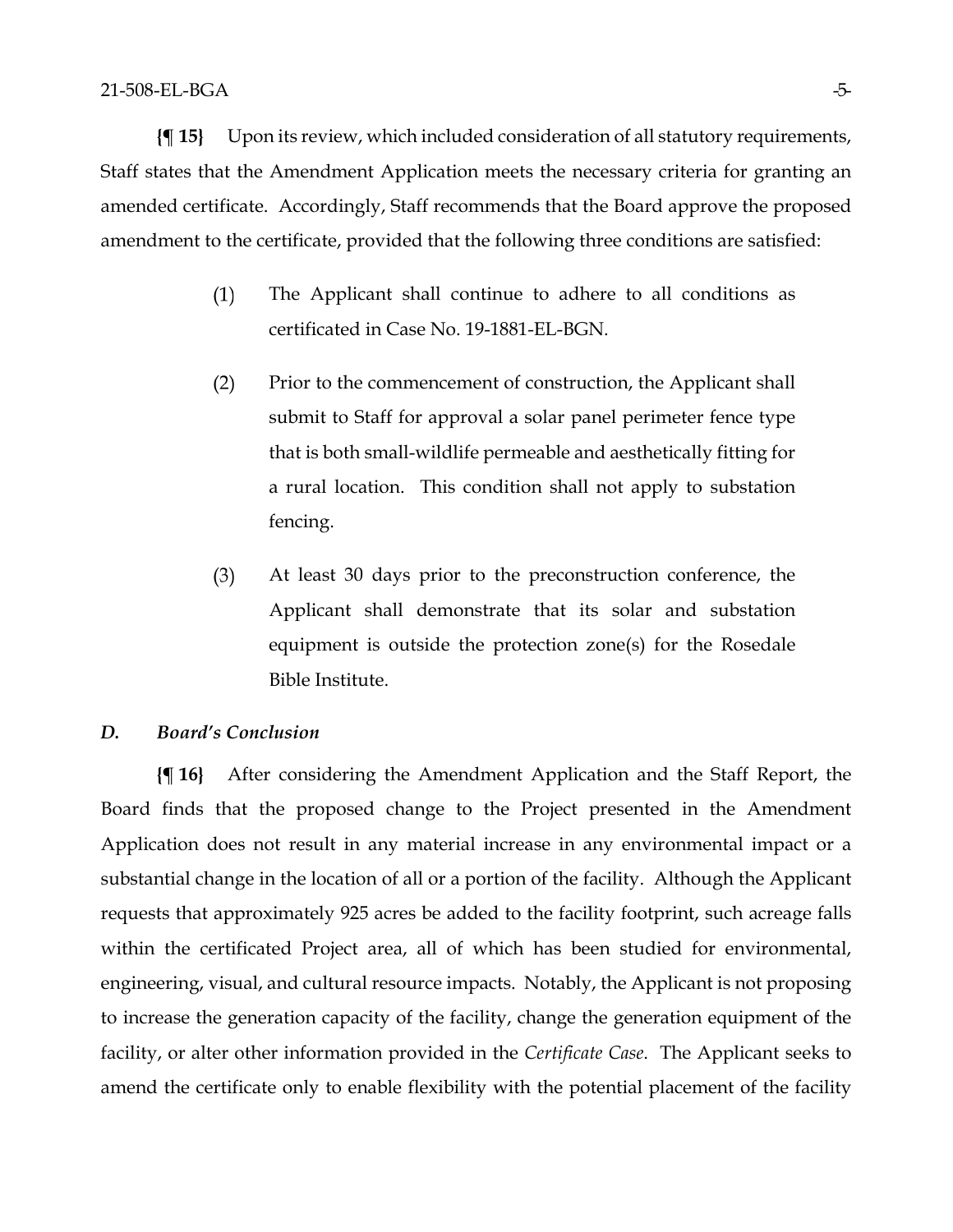and its components within the certificated Project area. Also, as the Applicant and Staff point out, per Condition 8 of the certificate, the exact placement of facility components had yet to be finalized; it remains subject to the final engineering and design of the Project. *Certificate Case*, Opinion, Order, and Certificate (Jan. 21, 2021) at ¶ 77. Therefore, pursuant to R.C. 4906.07, the Board finds that a hearing on the application is not necessary under the circumstances presented in this case. Furthermore, the Board concludes that Madison Fields' certificate should be amended as described in the Amendment Application, subject to the three conditions set out in Paragraph 15 of this Order on Certificate.

## *E. Findings of Fact and Conclusions of Law*

**{¶ 17}** Madison Fields is a corporation and a person under R.C. 4906.01(A).

**{¶ 18}** On May 7 and 10, 2021, Madison Fields filed an application seeking an amendment to the certificate issued in the *Certificate Case*.

**{¶ 19}** On September 17, 2021, Staff filed the Staff Report containing its evaluation of the amendment application.

**{¶ 20}** The proposed amendment to the certificated facility does not result in a substantial change in the location of the facility or any material increase in any environmental impact; therefore, in accordance with R.C. 4906.07, an evidentiary hearing is not necessary.

**{¶ 21}** Based on the record, and in accordance with R.C. Chapter 4906, the Amendment Application should be approved, subject to the conditions set forth in the Opinion, Order, and Certificate in the *Certificate Case*, as well as the additional conditions Staff recommended in this case.

#### **III. ORDER**

**{¶ 22}** It is, therefore,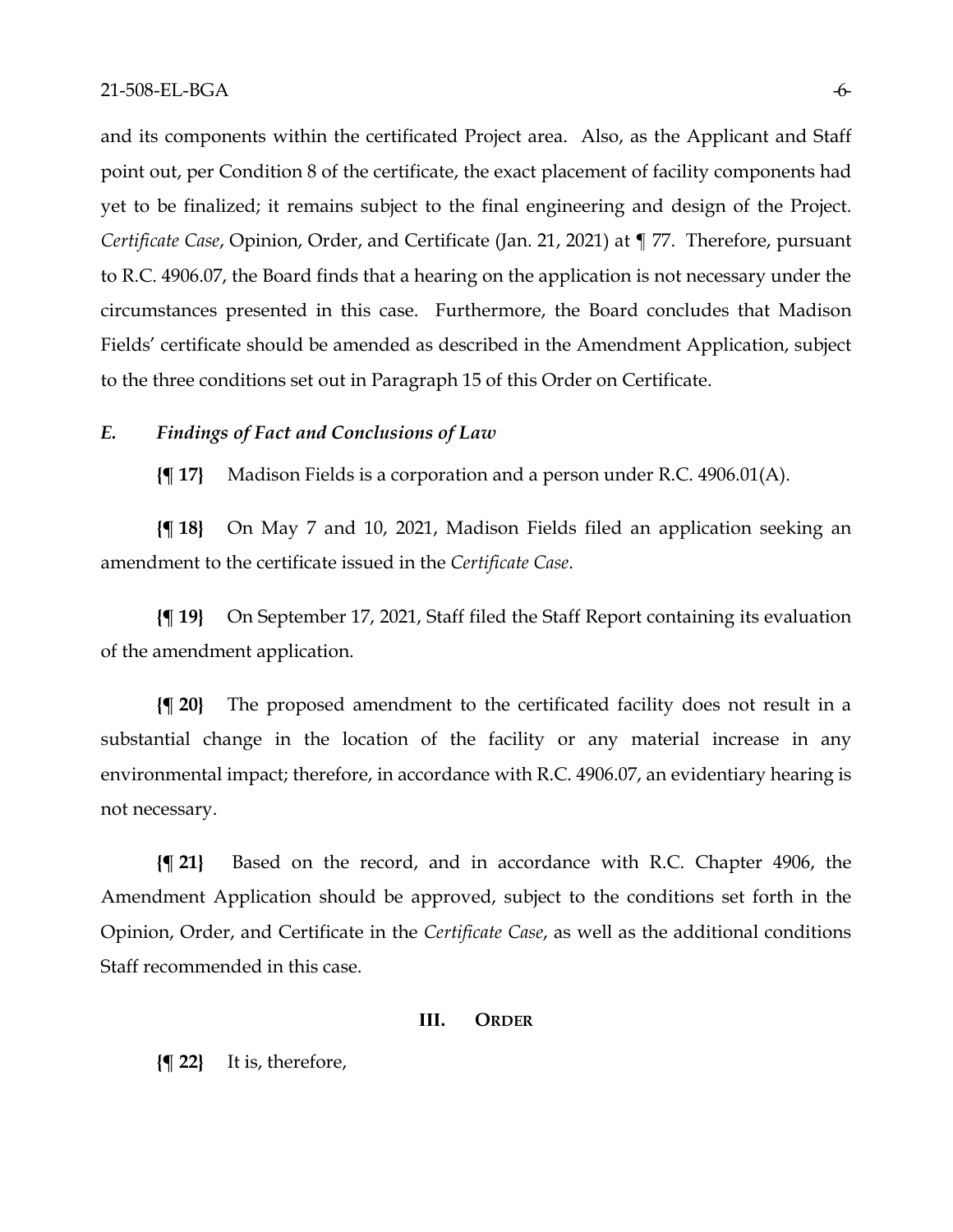**{¶ 23}** ORDERED, That, in accordance with the above findings, Madison Fields' Amendment Application be approved, subject to the conditions set forth in the Opinion, Order, and Certificate in the *Certificate Case*, as well as the additional conditions recommended by Staff in this case. It is, further,

**{¶ 24}** ORDERED, That a copy of this Order on Certificate be served upon all parties and interested persons of record.

BOARD MEMBERS: *Approving:*

Jenifer French, Chair Public Utilities Commission of Ohio

Jack Christopher, Designee for Lydia Mihalik, Director Ohio Department of Development

Brittney Colvin, Designee for Mary Mertz, Director Ohio Department of Natural Resources

W. Gene Phillips, Designee for Bruce T. Vanderhoff, M.D., Director Ohio Department of Health

Drew Bergman, Designee for Laurie Stevenson, Director Ohio Environmental Protection Agency

Sarah Huffman, Designee for Dorothy Pelanda, Director Ohio Department of Agriculture

MJS/kck